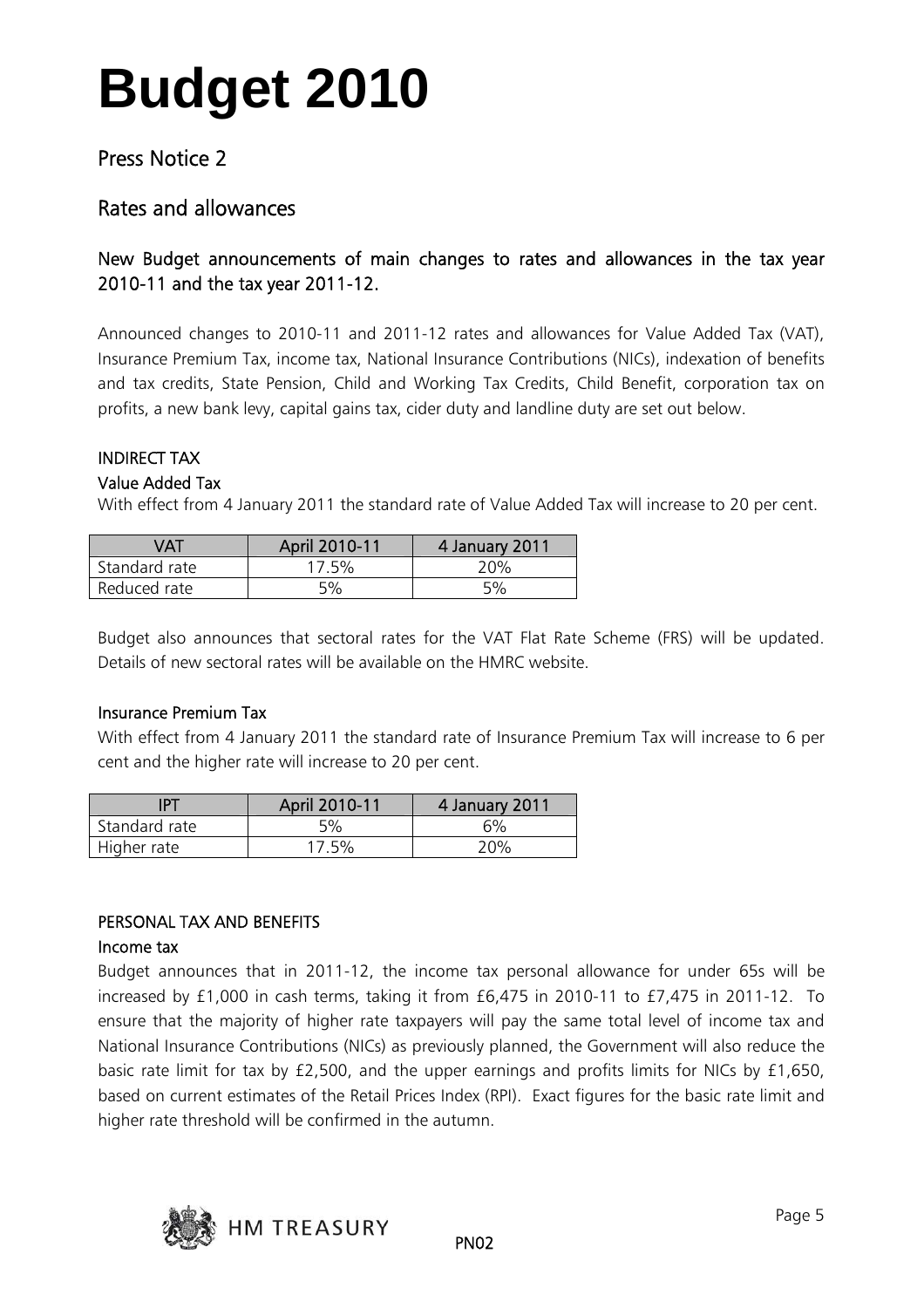### National Insurance Contributions

Budget announces that the level at which employers start to pay NICs will increase by £21 per week above indexation from April 2011. The value of indexation will be determined by data available in the autumn.

The Government will shortly announce a three-year scheme to exempt new businesses in targeted regions from up to £5,000 of class 1 employer NICs payments, for each of their first 10 employees hired in their first year of business. Subject to meeting the necessary legal requirements, the Government aims to have the scheme up and running by September, but any qualifying new business set up from today will also benefit.

The upper earnings limit and the upper profits limit will maintain alignment with the income tax higher rate threshold.

| Employee and employer rates                            |                               |               |                                 |               |
|--------------------------------------------------------|-------------------------------|---------------|---------------------------------|---------------|
|                                                        | Employee<br>(Class 1 primary) |               | Employer<br>(Class 1 secondary) |               |
| Earnings per<br>week                                   | April 2010-11                 | April 2011-12 | April 2010-11                   | April 2011-12 |
| Below primary<br>threshold /<br>secondary<br>threshold | Nil                           | Nil           | Nil                             | Nil           |
| Above primary<br>threshold/<br>secondary<br>threshold* | 11%                           | 12%           | 12.8%                           | 13.8%         |
| Above upper<br>earnings limit                          | $1\%$                         | 2%            | 12.8%                           | 13.8%         |

\*Reduced rate for married women between primary threshold and upper earnings limit is 4.85 per cent for 2010-11 and 5.85 per cent for 2011-12. The reduced rate applies to women married before 6 April 1977 who have elected to pay a reduced rate of class 1 contributions.

| Self-employed rates |                     |                  |               |               |
|---------------------|---------------------|------------------|---------------|---------------|
|                     | Class 2 (per week)* |                  | Class 4       |               |
| Profits per year    | April 2010-11       | April 2011-12    | April 2010-11 | April 2011-12 |
| Below small         | Nil                 | Nil              | Nil           | Nil           |
| earnings            |                     |                  |               |               |
| exception           |                     |                  |               |               |
| Small earnings      | £2.40               | Not available ** | Nil           | Nil           |
| exception to        |                     |                  |               |               |
| lower profits       |                     |                  |               |               |
| limit               |                     |                  |               |               |
| Lower profits       | £2.40               | Not available ** | 8%            | 9%            |
| limit to upper      |                     |                  |               |               |
| profits limit       |                     |                  |               |               |
| Above upper         | $f$ 2.40            | Not available ** | $1\%$         | 2%            |
| profits limit       |                     |                  |               |               |



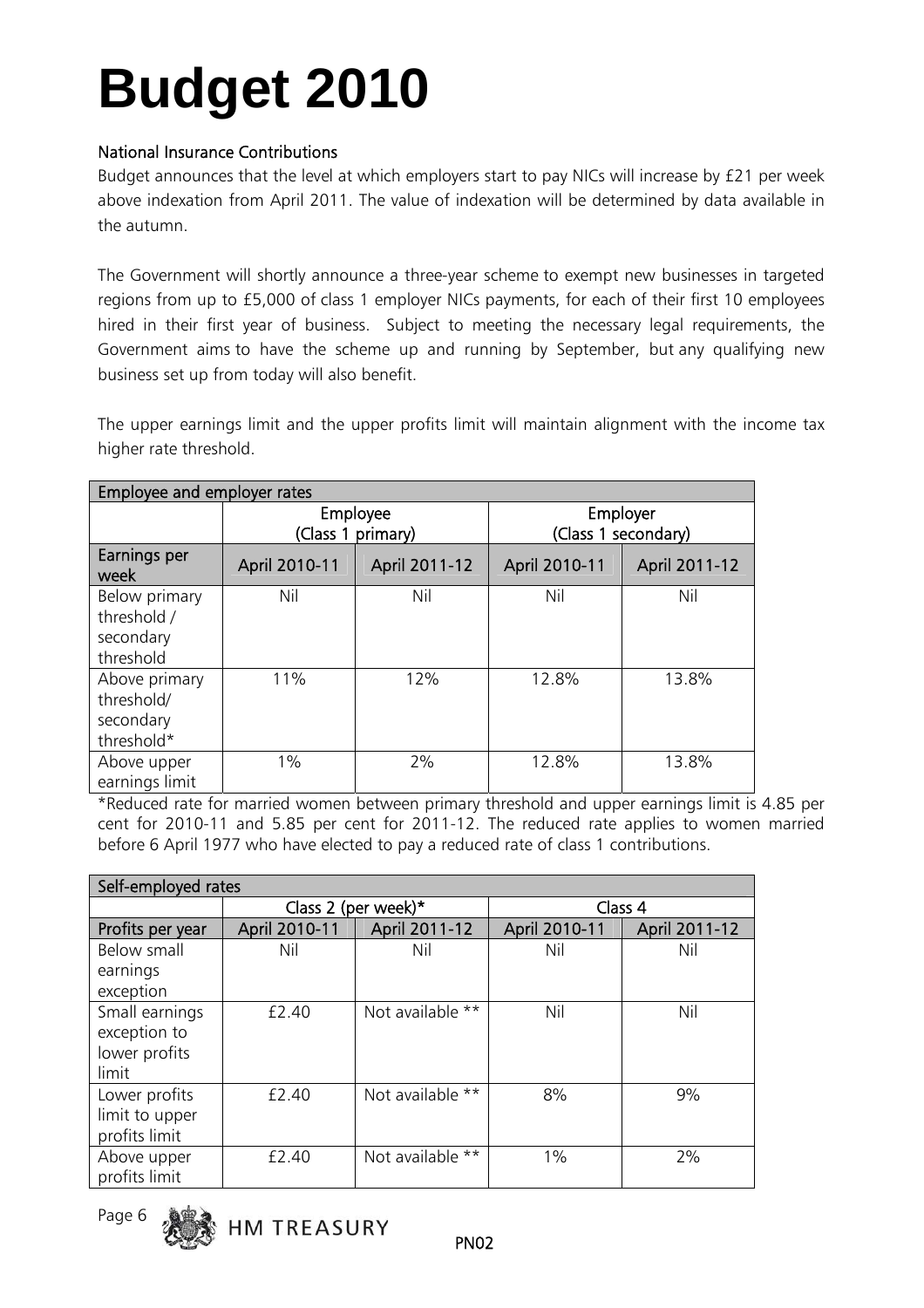\*Class 2 NICs are paid at a weekly flat rate of £2.40 by all self-employed persons. Those with profits less than, or expected to be less than, the level of the small earnings exception may apply for exemption from paying Class 2 contributions.

\*\*The exact figure for Class 2 for 2011-12 will be determined by data available in the autumn.

#### Indexation of benefits and tax credits

The Government will use the Consumer Prices Index (CPI) for the price indexation of benefits and tax credits from April 2011. This change will also apply to public service pensions through the statutory link to the indexation of the Second State Pension. The Government is also reviewing how the CPI can be used for the indexation of taxes and duties while protecting revenues.

#### State Pension

The Government will uprate the basic State Pension by a triple guarantee of the highest of earnings, prices or 2.5 per cent from April 2011. The CPI will be used as the measure of prices, consistent with the Government's decision to index all benefits and tax credits by the CPI, although the basic State Pension will increase by at least the equivalent of the Retail Prices Index (RPI) in April 2011 to ensure its value is at least as generous as under previous uprating rules. The standard minimum income guarantee in Pension Credit will increase in April 2011 by the cash rise in a full basic State Pension.

#### Child and Working Tax Credit rates

Budget announces several changes to the Child and Working Tax Credit. Summarised below are the main changes coming into effect in April 2011. Full details of all changes are available in the Budget document.

The child element of the Child Tax Credit will increase by £150 above CPI in April 2011. The baby element of the Child Tax Credit will be removed from April 2011.

In addition, there will be changes to the thresholds and withdrawal rates as set out below.

| <b>Child and Working Tax Credits rates</b> |               |               |  |  |
|--------------------------------------------|---------------|---------------|--|--|
| f per year (unless stated)                 | April 2010-11 | April 2011-12 |  |  |
| Income thresholds and withdrawal rates     |               |               |  |  |
| First withdrawal rate                      | 39%           | 41%           |  |  |
| Second income threshold                    | 50,000        | 40,000        |  |  |
| Second withdrawal rate                     | 6.67%         | 41%           |  |  |
| Income disregard                           | 25,000        | 10,000        |  |  |

### Child Benefit

From 2011-12, both rates of Child Benefit will be frozen for three years.

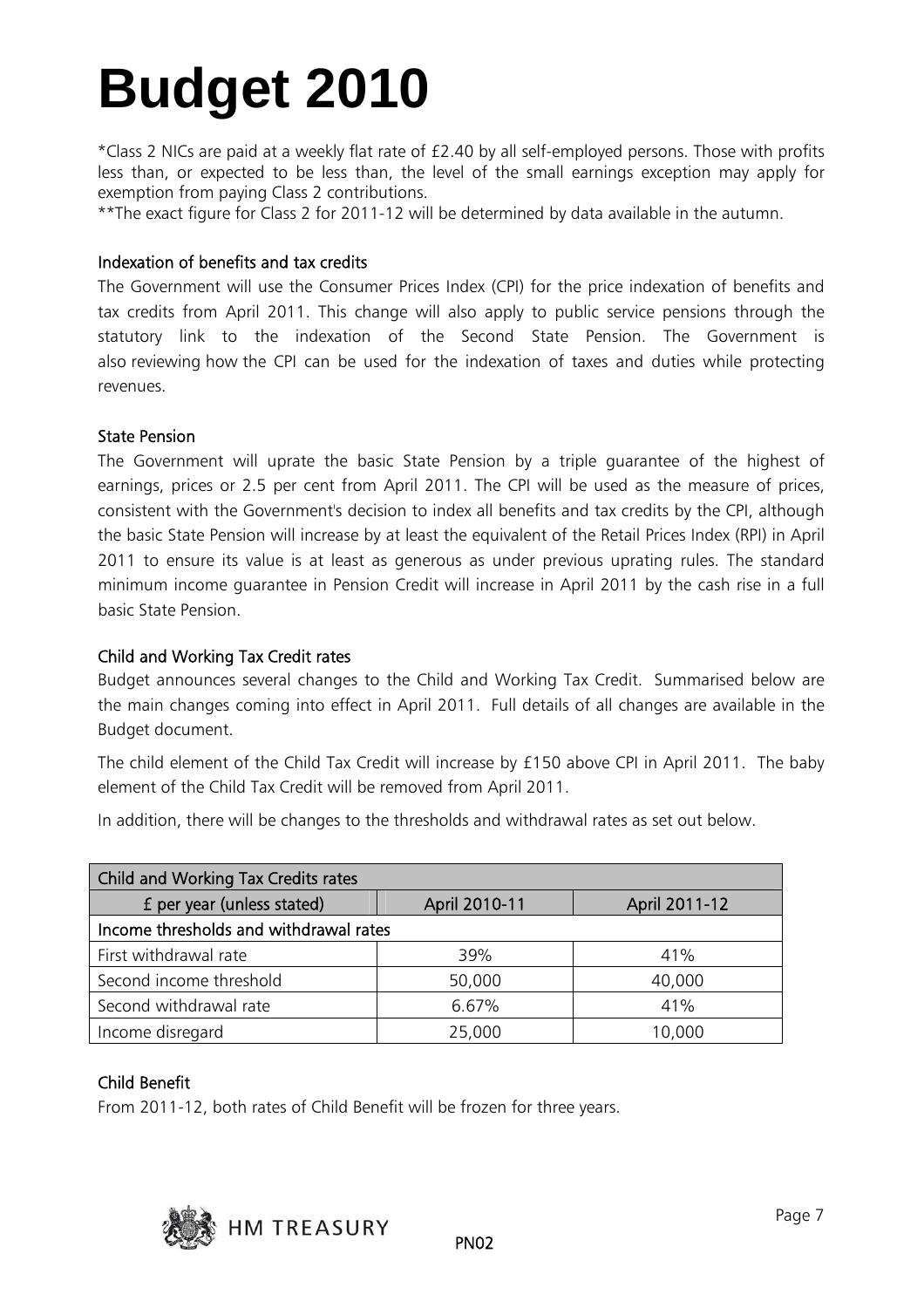### BUSINESS AND FINANCIAL SERVICES

#### Corporation tax

Budget announces annual reductions to the main rate of corporation tax. The main rate of corporation tax will be reduced to 27 per cent in 2011-12, with further reductions to 26 per cent in 2012-13, 25 per cent in 2013-14 and 24 per cent in 2014-15.

Budget also announces a reduction in the small profits rate of corporation tax to 20 per cent from April 2011.

| Corporation tax on profits | April 2010-2011 | April 2011-12 |
|----------------------------|-----------------|---------------|
| £0 - £300,000              | 71%             | $20\%$ *      |
| £300,001 - £1,500,000      | Marginal rate   | Marginal rate |
| £1,500,001 or more         | 28%             | 27%           |

\* The small profits rate was due to rise to 22 per cent in 2011-12, as announced originally at Budget 2007 and deferred to 2011-12 at 2009 Pre-Budget Report.

#### Bank levy

Budget announces that a bank levy based on banks' balance sheets will be introduced, effective from 1 January 2011. It is proposed that the levy will be set at a rate of 0.07 per cent, with a lower initial rate of 0.04 per cent in 2011.

### CAPITAL, ASSETS AND PROPERTY

### Capital gains tax

Budget announces that from 23 June 2010 capital gains tax will rise from 18 to 28 per cent for higher and additional rate taxpayers. The 10 per cent entrepreneurs' relief rate will be extended from the first £2 million to the first £5 million of gains made over a lifetime.

| Capital gains tax                                | April 2010-11 | 23 June 2010-11 |
|--------------------------------------------------|---------------|-----------------|
| Standard rate                                    | 18%           | 18%             |
| Higher rate*                                     | n/a           | 28%             |
| Entrepreneurs' relief rate                       | 10%           | 10%             |
| Annual Exempt Amount                             | £10,100       | £10,100         |
| Entrepreneurs' relief lifetime limit of<br>gains | £2,000,000    | £5,000,000      |

\*For higher and additional rate tax payers